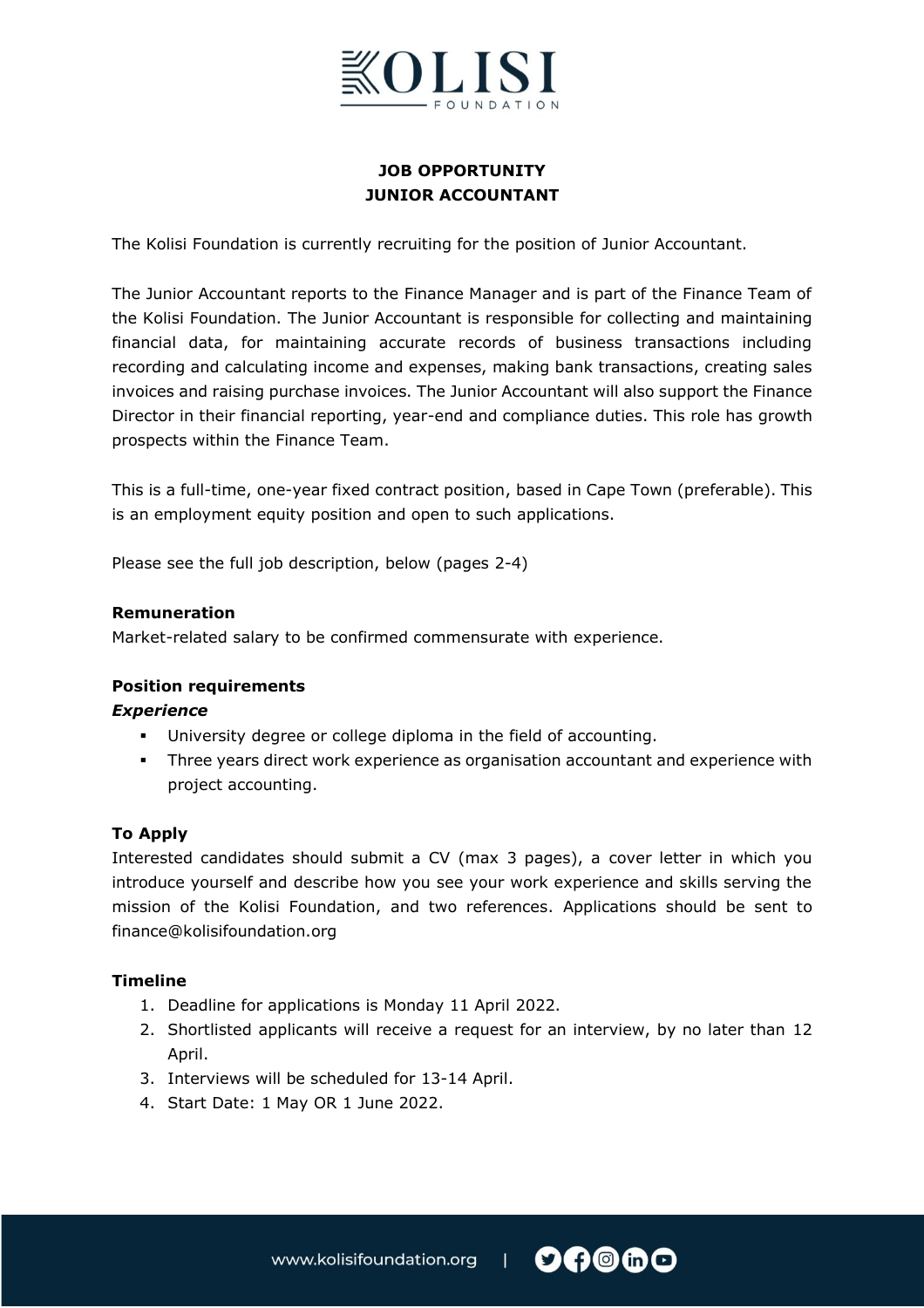

# **JOB DESCRIPTION Junior Accountant**

**Reporting to:** Finance Manager **Working hours:** Full-Time **Base:** Cape Town **Main Interactions:** Finance Manager, Operations Manager, Programme Manager **Functional Oversight:** N/A

#### **Background**

The Kolisi Foundation has a vision to change narratives of inequality in South Africa. We seek to support people living in under-resourced communities in South Africa, by providing resources, facilitating capacity-building and horizontal learning exchanges, and advocating towards systemic change. The Kolisi Foundation's mission is shaped around the following three focus areas: Food Security, Gender-Based Violence, and Education and Sports Development.

#### **Job Purpose**

The Junior Accountant reports to the Finance Manager and is part of the Finance Team of the Kolisi Foundation. The Junior Accountant is responsible for collecting and maintaining financial data, for maintaining accurate records of business transactions including recording and calculating income and expenses, making bank transactions, creating sales invoices and raising purchase invoices. The Junior Accountant will also support the Finance Director in their financial reporting, year-end and compliance duties. This role has growth prospects within the Finance Team.

#### **Key Tasks**

- **1. Financial accounting**
- **2. Assist with financial reporting**
- **3. Assist with financial year end processes and compliance**

## **Duties & Responsibilities**

## **1. Financial accounting**

- a. Preparation of payment requisitions and loading of payments
- b. Checking movements on the bank accounts
- c. Downloading bank statements from internet banking and importing into SAGE pastel software
- d. Processing all entries on bank statements through SAGE pastel software
- e. Filing paid and signed off invoices
- f. Filing proof of payments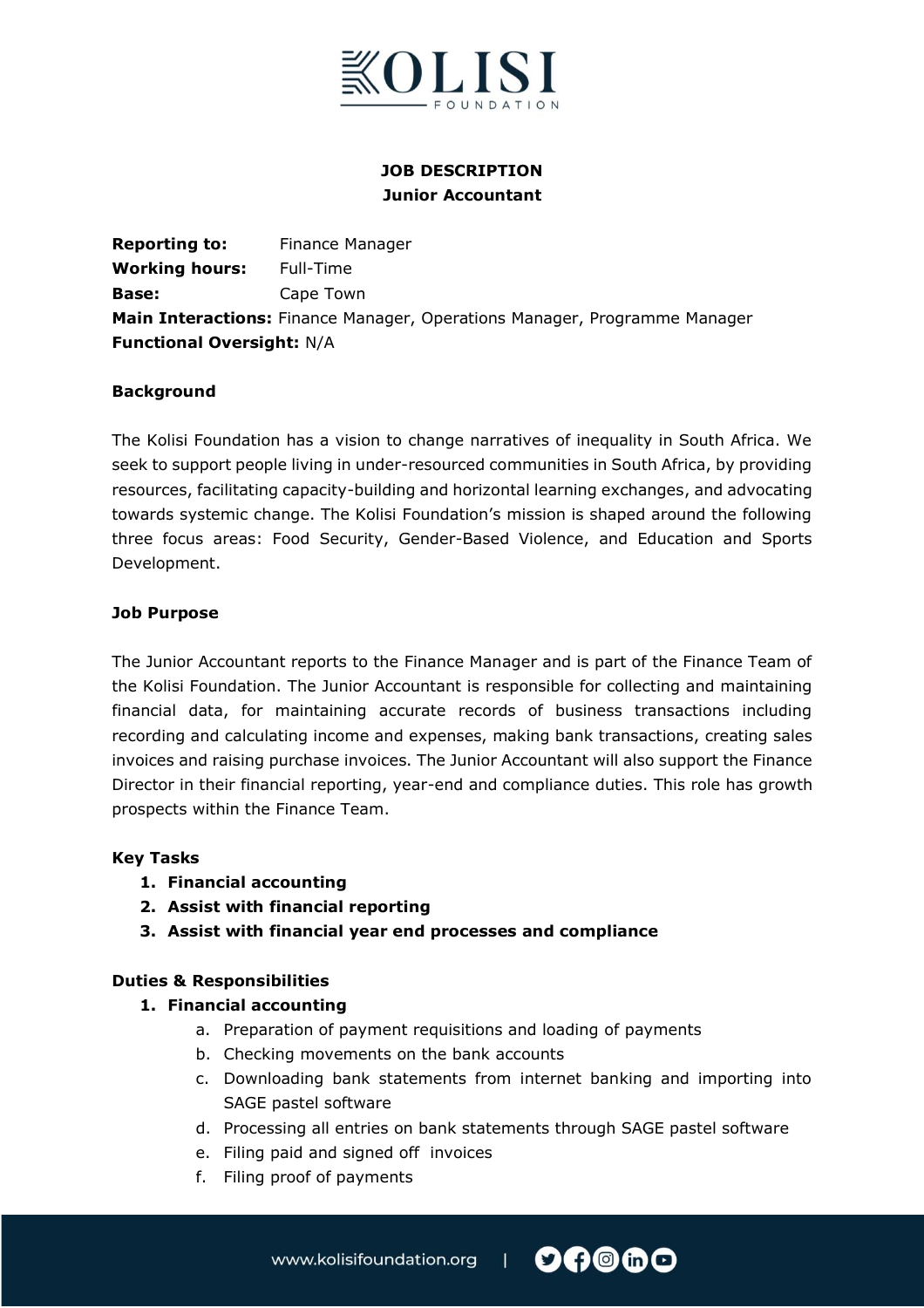

- g. Reconciliation of various general ledger accounts
- h. Administration and transaction capturing of company debit cards as well as reimbursement processes for other staff expenses
- i. Invoicing various debtors as and when instructed/required
- j. Issue donor receipts including Section 18 A certificates
- k. Printing of various month end reports from Payroll system and subsequent filing

## **2. Assist with the following financial reporting:**

- a. Monthly cashflow and forecast
- b. Monthly Management Accounts
- c. Assistance with donor finance reports

## **3. Assist with the following financial year end processes and compliance**

- a. Audit (documentation preparation and queries)
- b. Annual Budget
- c. Board meeting finance reports
- d. BBBEE self-certification

## **Position requirements**

## *Experience*

- University degree or college diploma in the field of accounting.
- Three years direct work experience as organisation account and experience with project accounting.

## **Skills/Abilities**

- Working knowledge of Pastel Sage.
- Technically competent in Microsoft Office Package and database software.
- An understanding of the non-profit sector.
- Experience at working both independently and in a team orientated, collaborative environment is essential.
- Can conform to shifting priorities, demands and timelines through analytical and problem solving capabilities.
- Reacts to project adjustments and alterations promptly and efficiently
- Flexible during times of change.
- Ability to read communication styles of team members and contractors who come from a broad spectrum of disciplines.
- **•** Persuasive, encouraging and motivating.
- Strong written and oral communication skills.
- Must be able to learn, understand, and to apply new technologies.
- **•** Driver's license and own car